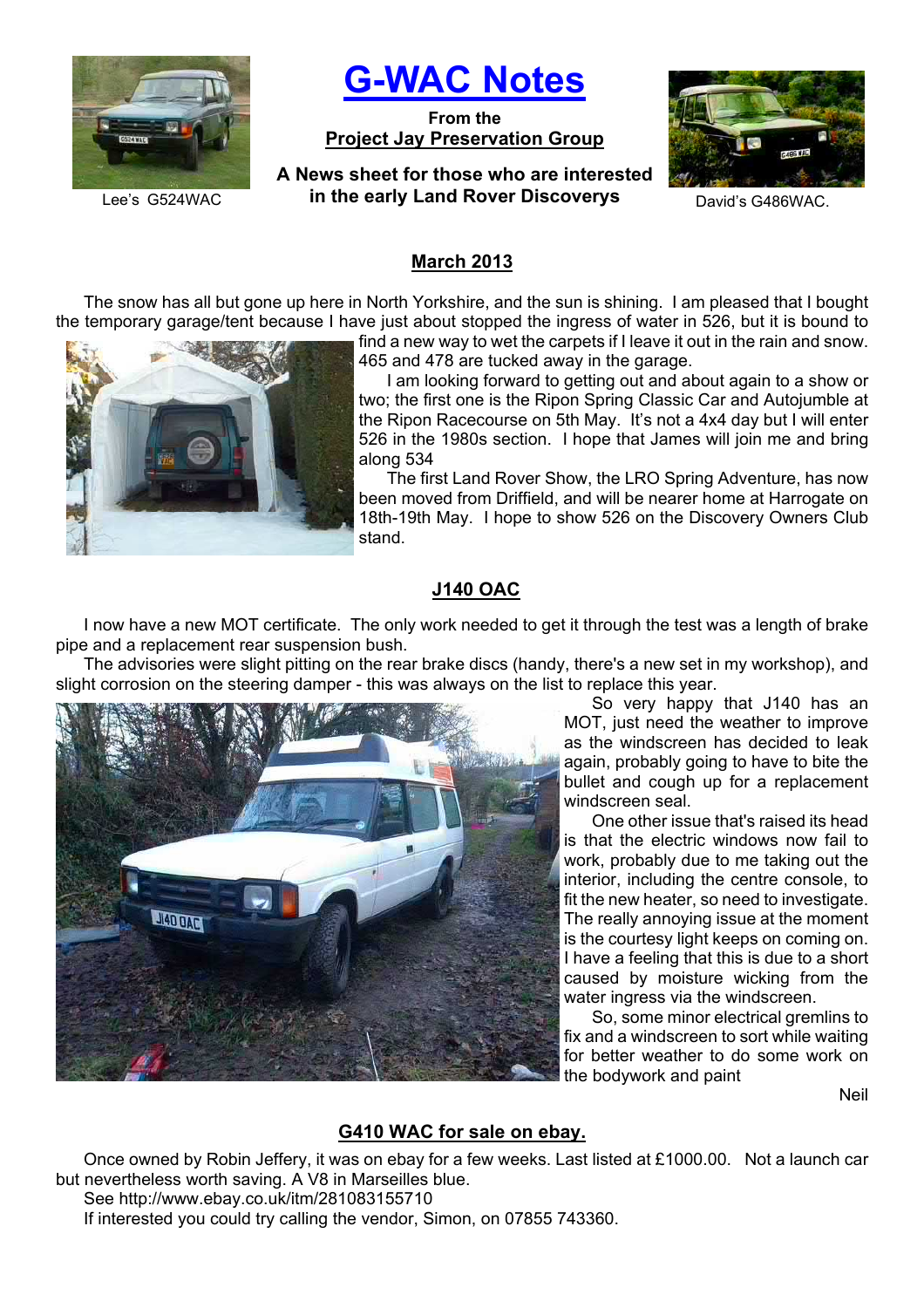# **Your Land Rover history.**

So many people get in touch and ask me "how can I find out more about my Land Rover?" The answer is by contacting the DVLA, Land Rover or the Heritage Motor Centre. Firstly you will need to be the registered keeper to obtain information from both the DVLA and Land Rover. How do you go about this?

## **DVLA**

You can, for a fee of £5.00, obtain the keeper history of your vehicle. You will need to download and complete the form V888 and send it with the correct fee to;

Vehicles Fee Paying Enquiry Section, DVLA, Swansea. SA99 1AJ

It takes around 21 days to get the information back from the DVLA, and you should receive copies of all the previous V5s or Log Books, and other documents stored on the DVLA database.

### **LAND ROVER**

Land Rover has a Traceability Department. For a fee of £15.00 (20 euros) you can request the details they hold on your vehicle. This will include its build date, any options, original colour and where and when the vehicle was despatched to from the factory. Cheques should be made payable to "The Land Rover Club Ltd" and should be sent, along with a copy of the V5, Log Book or MOT to;

Mr E Pagan Project Engineer, Land Rover Traceability, Land Rover, Block 19, Lode Lane, Solihull, West Midlands B29 8NW.

Again allow three weeks or so for a reply.

### **HERITAGE MOTOR CENTRE**

The Heritage Motor Centre based at Gaydon Warwickshire has access to most of the factory build records. They can offer a number of letters and certificates at various prices direct from their website through their Archive Services department.

### **VIN NUMBERS**

Land Rover Discoverys have their VIN number located in three places. The VIN will be visible in the front left hand lower windscreen and is also stamped on the front right hand side chassis forward of the axle viewed from inside the wheel arch area.

There will also be a tag fixed to the front slam panel top under the bonnet that will also show several other codes including paint. In 1980 the chassis numbering scheme was revamped with a worldwide scheme (except USA) making all vehicle chassis numbers 13 digits and known as the Vehicle Identification Number or VIN for short. All Discoverys will follow the same VIN numbering system. Details of the variants are on the next page.

The plate below is on my launch Series 2 Discovery.

Graham.

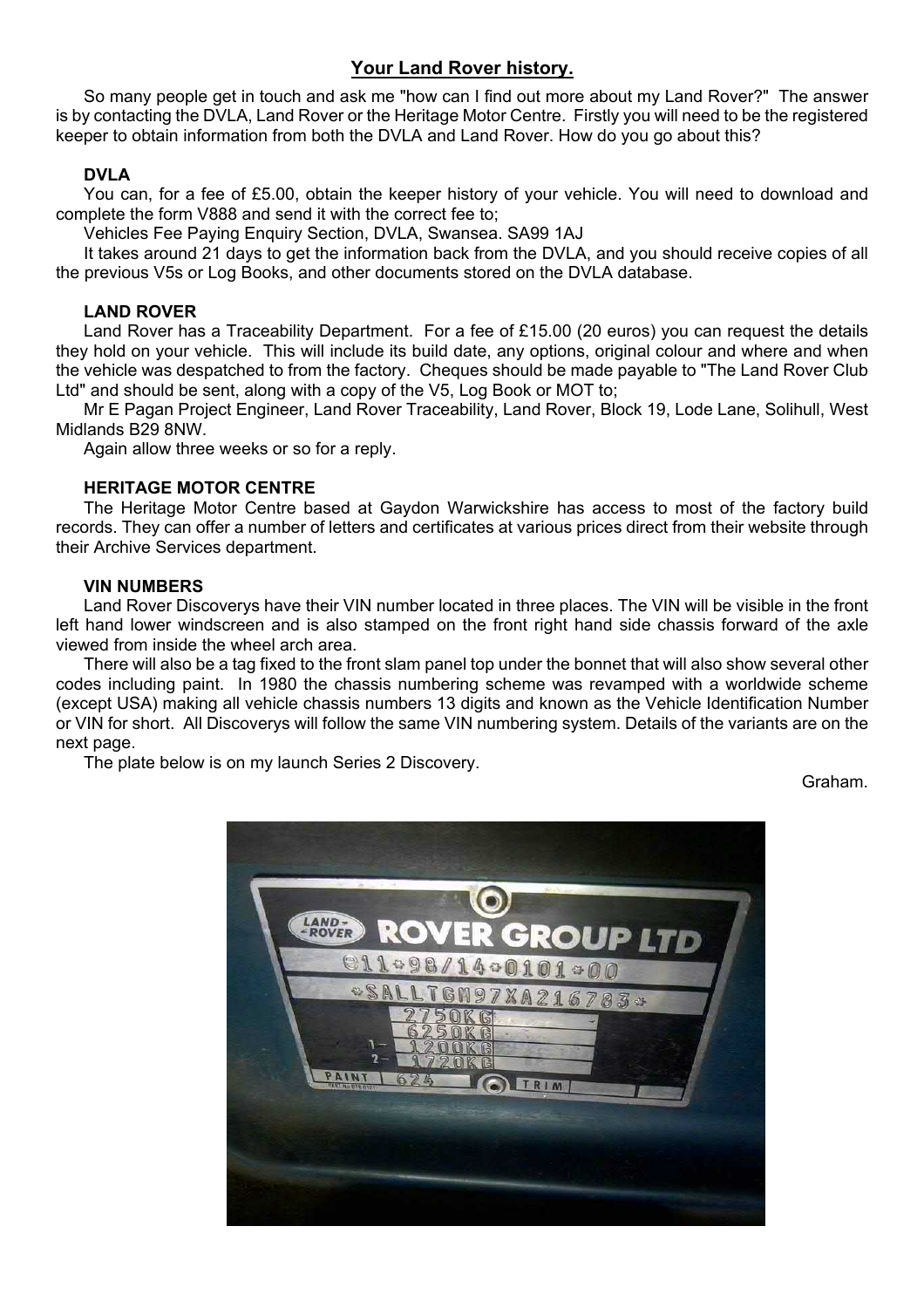| $\mathbf{1}$ | <b>GEOGRAPHIC REGION</b> |                | S EUROPE                                           |
|--------------|--------------------------|----------------|----------------------------------------------------|
| $ 2\rangle$  | <b>COUNTRY</b>           |                | A UNITED KINGDOM                                   |
| з            | <b>MANFACTURER</b>       |                | <b>LAND ROVER</b>                                  |
| 4,5          | MODEL                    |                | LJ DISCOVERY I                                     |
|              | OR                       |                | LT DISCOVERY II                                    |
| l6.          | <b>WHEELBASE</b>         |                | G 100*                                             |
| 7            | <b>BODY TYPE</b>         |                | A 3 OR 5 DOOR                                      |
|              | <b>OR</b>                |                | B <sub>3</sub> DOOR                                |
|              | <b>OR</b>                |                | M <sub>5</sub> DOOR                                |
| 8.           | <b>ENGINE</b>            |                | E 3.5 V8 CARB HIGH COMPRESSION                     |
|              | OR                       |                | F 200 / 300 Tdi 4 CYL DIESEL NO EGR / CAT          |
|              | <b>OR</b>                | ı.             | 3.5 V8 PETROL                                      |
|              | 0R.                      |                | M 3.9 & 4.0 V8 EFI PETROL                          |
|              | OR.                      |                | V 3.5 V8 PETROL CARBURETTOR LOW COMPRESSION        |
|              | OR                       | v.             | 2.0L T16 PETROL 4 CYL MPI                          |
|              | OR.                      | т.             | 4.0L V8 EFILOW COMPRESSION WITH CAT                |
|              | OR                       |                | 2 4.0L V8 EFI HIGH COMPRESSION WITH CAT            |
|              | OR                       |                | 3 4.2 V8i PETROL                                   |
|              | OR                       |                | 6 2.5 4 CYL TURBO DIESEL 200 / 300 Tdi EGR / CAT   |
|              | OR                       | 8.             | <b>TD5 DIESEL EGR</b>                              |
|              | 0R.                      | ig.            | TD5 DIESEL EGR WITHOUT CAT                         |
| 9            |                          |                | STEERING & TRANSMISSION 3 RHD ZF 4 SPEED AUTOMATIC |
|              | OR                       |                | 4 LHD ZF 4 SPEED AUTOMATIC                         |
|              | <b>OR</b>                | 7              | RHD MANUAL 5 SPEED LT77 / LT77S / R380             |
|              | OR                       | 8              | LHD MANUAL 5 SPEED LT77 / LT77S / R380             |
| 10           | <b>MODEL YEAR</b>        | F.             | 1989                                               |
|              | OR                       | G              | 1990                                               |
|              | OR                       | н              | 1991                                               |
|              | 0R                       | IJ             | 1992                                               |
|              | OR                       | к              | 1993                                               |
|              | OR                       | Ł.             | 1994                                               |
|              | OR                       | M              | 1995                                               |
|              | <b>OR</b>                | т              | 1996                                               |
|              | OR                       | v              | 1997                                               |
|              | OR                       |                | W 1998                                             |
|              | OR                       | ×              | 1999                                               |
|              | OR                       | Y              | 2000                                               |
|              | OR                       | 1              | 2001                                               |
|              | 0R                       | $\overline{2}$ | 2002                                               |
|              | <b>OR</b>                | 3              | 2003                                               |
|              | OR                       | 4              | 2004                                               |
|              | <b>OR</b>                | 5              | 2005                                               |
| 11           | <b>ASSEMBLY LOCATION</b> | A              | SOLIHULL                                           |
|              | 12-17 SERIAL NUMBER      |                | <b>6 DIGITS</b>                                    |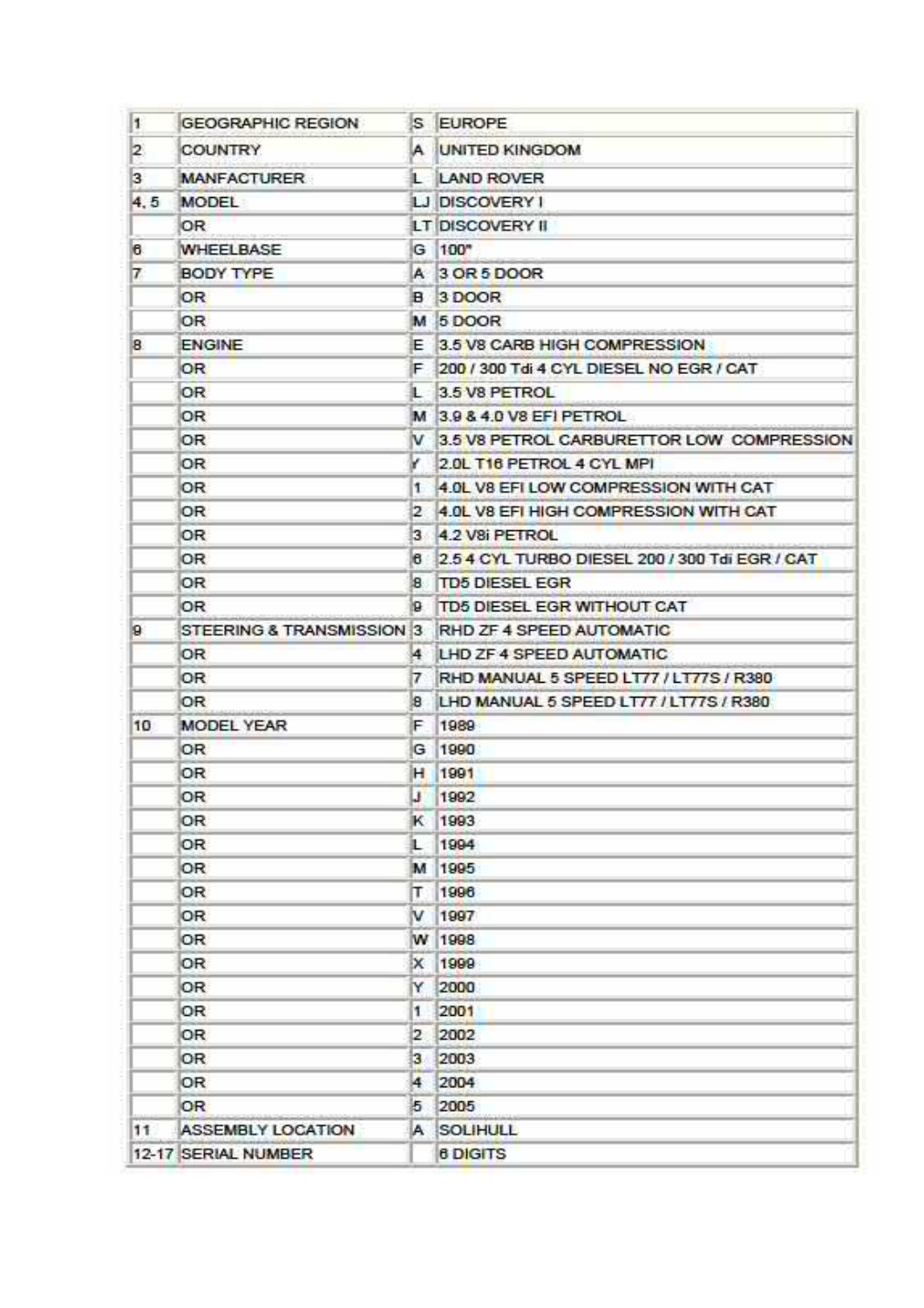#### **Current known owners of launch cars. @ March 2013.**

G457WAC Mark Wheatley G459WAC. (Amphibian) Land Rover G463WAC Ian Rawlings. G465WAC, G478WAC & G526WAC Roy Preston. G469WAC & G524WAC Lee Barnett G470WAC Frank Elson. G480WAC, G482WAC & G486WAC David Ashburner G488WAC COME CONSERVACE CONSERVACT CONSERVACE CONSERVACE CONSERVACE CONSERVACE CONSERVACE CONSERVACE CONSERVAC<br>CONSERVACE CONSERVACE CONSERVACE CONSERVACIÓN DE ROLL DE ROLL DE CONSERVACIÓN DE ROLL DE CONSERVACIÓN DE CONSE G490WAC & G496WAC G510WAC Nick Prior G511WAC Colin Crossley<br>G534WAC Colin Crossley Colin Crossley

John Boucher James Brackenbury

There were 86 cars registered on 01.10.89 from G451WAC to G537WAC, with the exception of G500WAC.

#### **Other known launch cars on DVLA site.**

G466WAC, G477WAC, G494WAC, and G525WAC

#### **Other pre-production, G-WACs and early cars**

G226EAC Discovery Owners Club G513DHP Project Jay Preservation Group G279WAC Neal G302WAC Sandy Andrews G308WAC Robin Gray G310WAC Mark Simpson G311WAC Ivor Ramsden G316WAC<br>G405WAC G406WAC & G101GEL Keith Britton<br>G410WAC Currently on G410WAC Currently on ebay at £1000.00<br>G563WAC Currently on ebay at £1000.00 G601WAC Chris Lowe<br>G603WAC Chris Lowe Canada Chris Lowe Control Chris Lowe Canada Chris Lowe Chris Lowe Chris Lowe Chris Lowe G603WAC<br>G610WAC G611WAC Jamie Menzies G635WAC Alec Gatherer A482JAC Joel Prior G28 RMW Glyn Jones G43 KWO Victor Mitchell G67 RYJ Alan Mitchell G234CBG Sold ?? G442AJM Scott Seacombe G466KUH Tom Partridge C553OWD G553OWD G656RYB Graham Welch G711YRY Peter Hares<br>G757SGX Paul Bishop G757SGX Paul Bishop G834FPR<br>G892VPM Sue Virgin Sue Virgin Sue Virgin G892VPM Mike E Hall G987LKU Andy Green H776POJ Duncan Campbell H871EWK<br>
J140OAC Ambulance<br>
Meil Witt J140OAC Ambulance J463HVK Ambulance William Wallace 3656 TW 24 Keith S L Daffern. (France) AZ-829-TJ<br>Camel. Awaiting export to the USA Robert Blanchard (USA) Camel. Awaiting export to the USA

B62 COH & C60 JKG<br>
C742HUH Philip Bashall (The Dunsfold Collection)<br>
Charles Whitaker Charles Whitaker Harry Harrison David Spirrett. Kevin Bond

**xxxxxxxxxxxxxxxxxxxxxxxxxxxxxxxxxxxxxxxxxxxxxxxxxxxxxxxxxxxxxxxxxxxxxxxxxxxxxxxxxxxx**

Simon Tinkler Jack Straw David Ashburner Keith Taylor